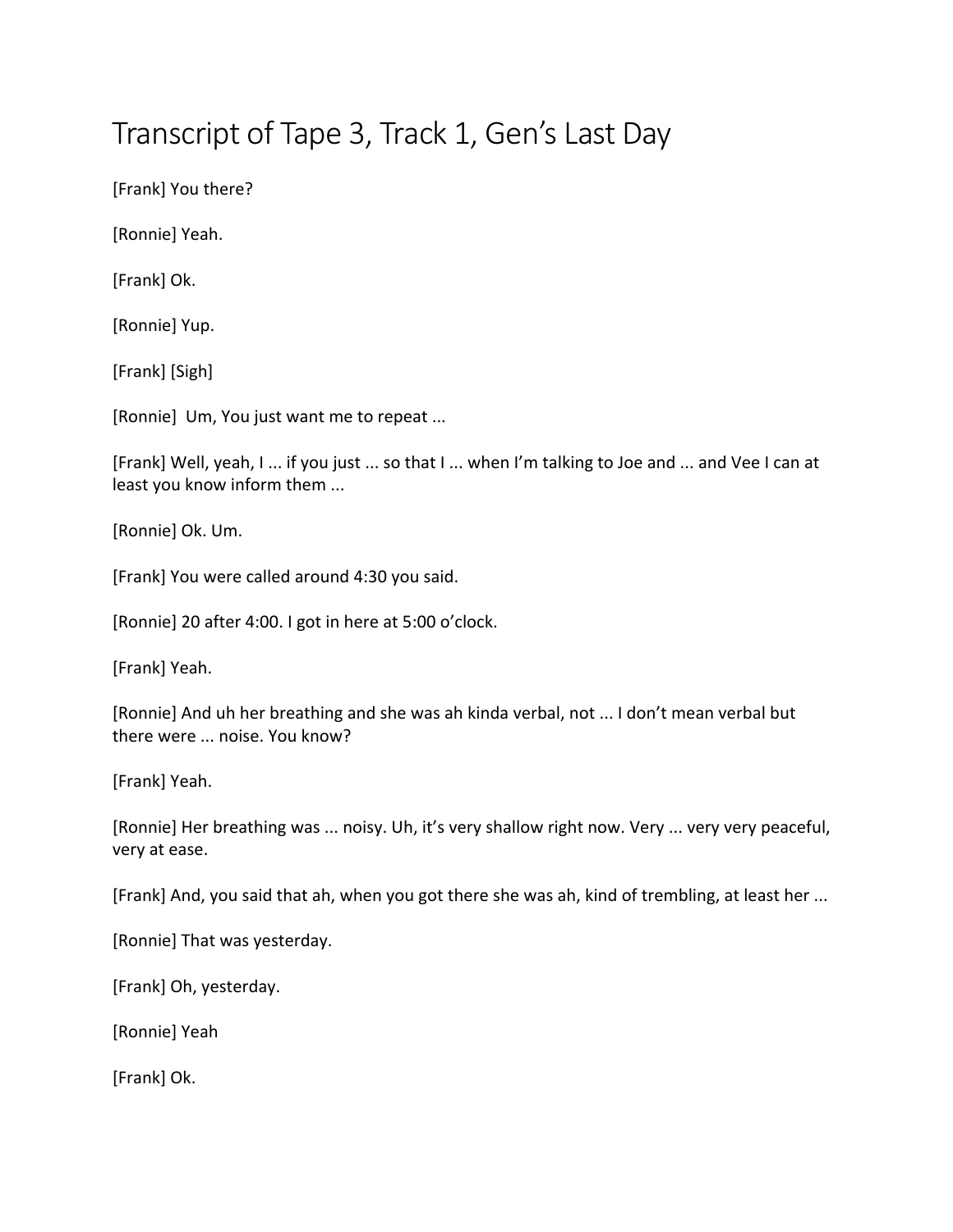[Ronnie] Cause I came in yesterday and I couldn't get her at lunchtime.

[Frank] Oh, it was yesterday that you were not able to feed her very much.

[Ronnie] Right. Yesterday ... [undeciphered].

[Frank] Ok. I was thinking it was something you tried to do this morning.

[Ronnie] I came back again at 5:00 o'clock last night ...

[Frank] Uh Huh.

[Ronnie] and um Roy came in and he drove me in cause my back went out on me.

[Frank] Oh, Gee.

[Ronnie] Um. And she did take some custard and she took some of the Ensure. And ah, she had been trembling, her mouth had been trembling and her hands ... but that quieted down I think kind of. I think she might have been a little dehydrated. But they called about 20 after 4:00 this morning. 

[Frank] Yeah. They hadn't called you yesterday. You were ...

[Ronnie] No.

[Frank]  $\ldots$  that was your natural trip in there.

[Ronnie] Yup. Yup.

[Frank] Ah.

[Ronnie] I hadn't been in in two days, Frank. I was in Monday. When I went to work on Tuesday I got in the car and my back went out.

[Frank] Oh, boy!

[Ronnie] So I must have been talking to Joe Tuesday night cause he knows about my back.

[Frank] Yeah.

[Ronnie] He called about ... to see how Mom was.

[Frank] Ok.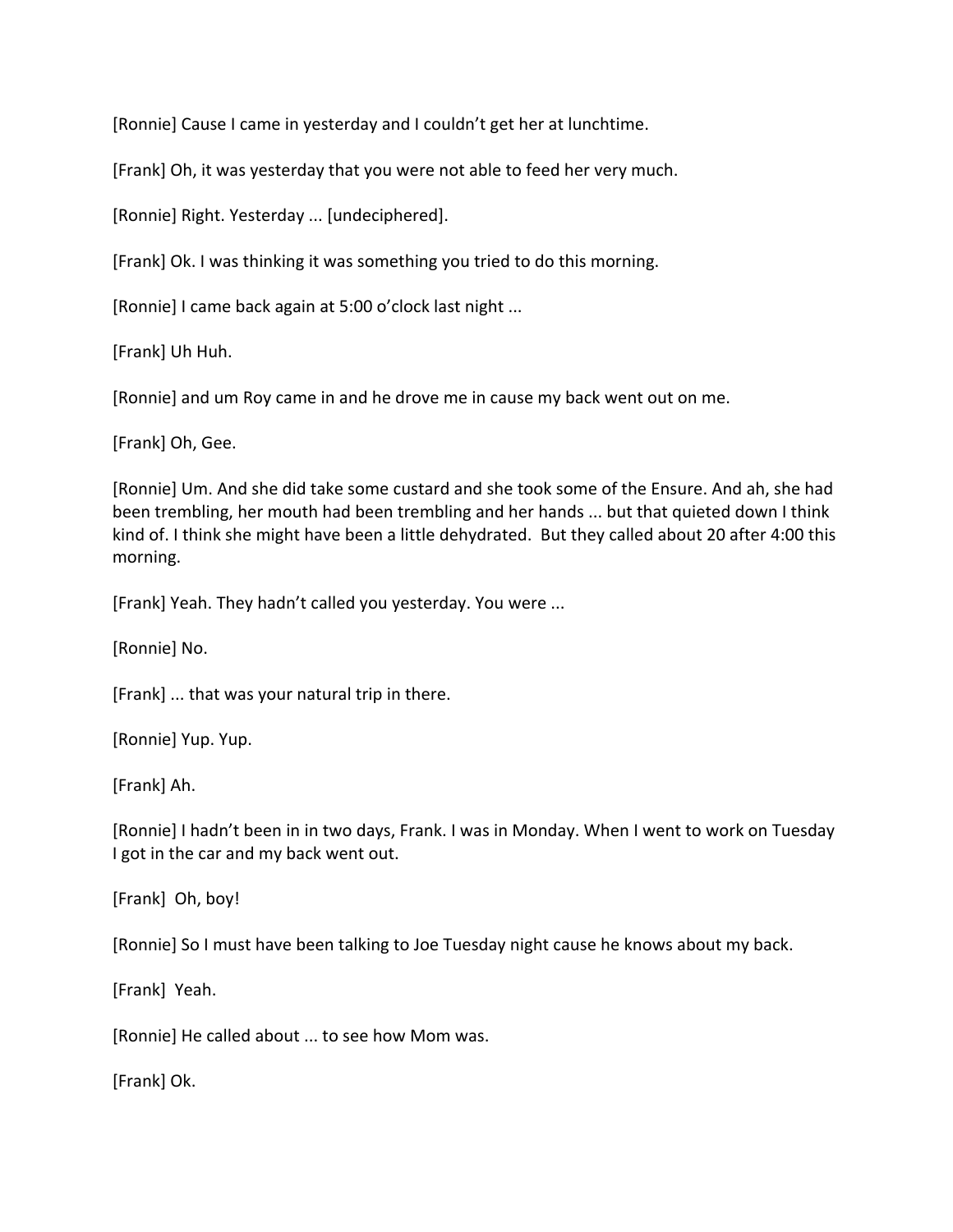[Ronnie] And, ah, I had told him how she was on Monday, but I wasn't in Tuesday and Wednesday ... I couldn't ... just couldn't do it.

[Frank] Yeah. Right.

[Ronnie] So I came in yesterday and she looked very different to me. So, um.

[Frank] Ah. You said her pulse was down around 40, they could hardly find it, right?

[Ronnie] No, her blood pressure.

[Frank] Oh, Blood pressure!

[Ronnie] Yeah. Her pulse is high.

[Frank] Oh, ok.

[Ronnie] What they call as 40, I don't know if they multiply that, but normally ... she said ... Bev said it's normally 16. And it's 40. So they may multiply that. I don't know whether they take that by ... you know if that's ... how much of a minute.

[Frank] Yeah, I'm ... I guess I'm confused on that one. You say that ... that her blood pressure is normally 16?

[Ronnie] No, no.

[Frank] Oh, her pulse.

[Ronnie] Her pulse.

[Frank] Oh.

[Ronnie] Whatever part of a minute that is.

[Frank] Yeah, I see. Ok.

[Ronnie] It's normally 16.

[Frank] Oh, I would think they took it for about 15 seconds and multiplied that by 4 probably.

[Ronnie] Yeah, probably. It's 40.

[Frank] Ok.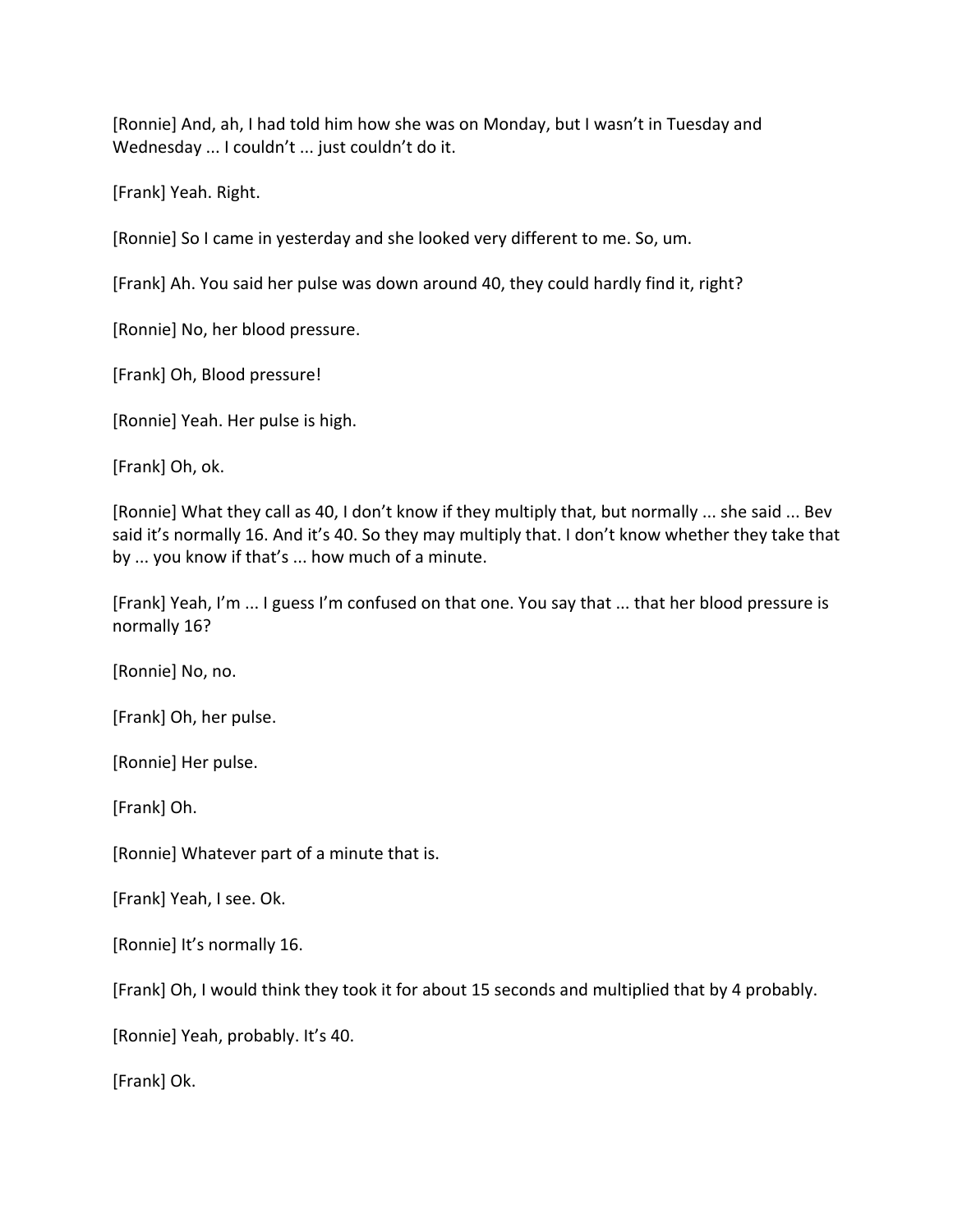[Ronnie] And her blood pressure ... they can't ... even get it. Right now.

[Frank] Ok.

[Ronnie] It's so low.

[Frank] And you said her skin is ...

[Ronnie] Her heart is pumping rapidly.

[Frank] yeah ... that's what ... yeah.

[Ronnie] Bev said that normally she can hear Gen's heart and hears this swish/murmur in there. Swish, Swish. She's not hearing it today. But she's very, very peaceful.

[Frank] Ok.

[Ronnie] Which, that's a blessing.

[Frank] Yeah.

[Ronnie] And I guess I just wanted ... all of us .... to join in prayer.

[Frank] Yeah. 

[Ronnie] To walk her over.

[Frank] Oh.

[Ronnie] And I've told her over and over that we're all here, that we're all with her. And that we want her to go home. That Daddy's waiting. That they're all waiting there, they're gonna walk in with her.

[Frank] Well ... You recall how she used to dread going in some difficult way ... you know where it was a drawn-out agonizing kind of thing, she always said if she knew she was going that way she'd take the gas pipe or, you know or some other thing.

[Ronnie] Yeah. Yeah.

[Frank] Hmmm.

[Ronnie] No, but I re- ... I want to assure everybody how very peaceful she is.

[Frank] Yeah, yeah.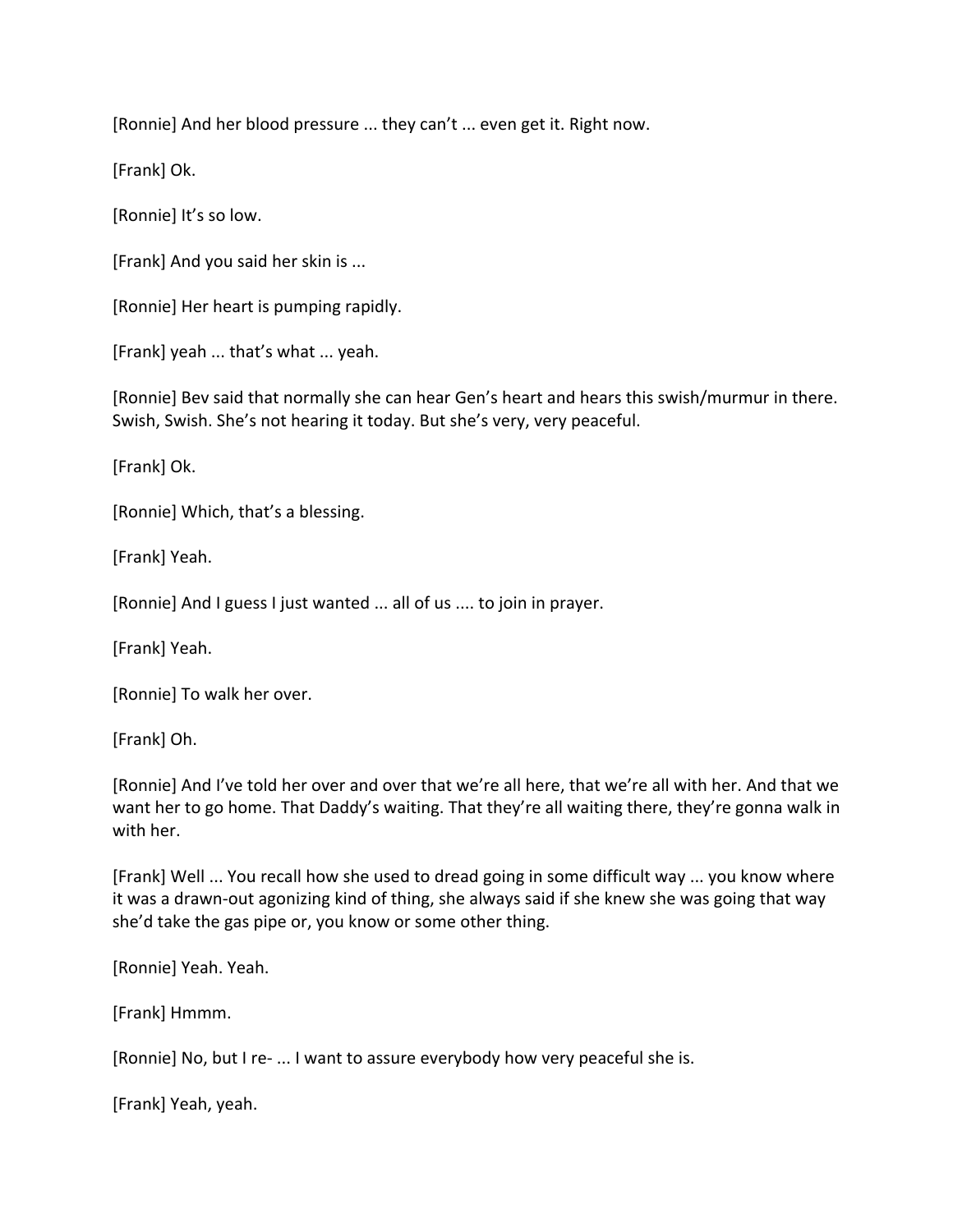[Ronnie] And it's ... it's almost like she's just gonna ... quietly stop breathing. And that'll be it.

[Frank] Well, I.

[Ronnie] But I have to tell you what happened to Roy when I was leaving this morning.

[Frank] Uh huh.

[Ronnie] I said that son-of-a-gun ... it's labor day weekend.

[Frank] Yeah?

[Ronnie] And she knows how this will foul everything up! [Laughs]

[Frank] [Laughs]

[Ronnie] Cause in Brooklyn, the union won't work! [Laughs]

[Frank] Yeah. Ah. Well. Ah, Ron, I ... I ... I guess there ... there just wouldn't be any sense in any of us trying to, you know, be there.

[Ronnie] Oh, no, Frank, no. I called Dot, I called Betty at f-, at 4:30. Ah, because Betty had asked me, Please ... because when Daddy died, you know, we had notified ... we had gotten Tony. And apparently he never told her. He let her work all day.

[Frank] Is that right?

[Ronnie] And she was so upset by it. And I promised that if anything ... Momma ever got worse I would call her, so I did.

[Frank] Yeah.

[Ronnie] But she's the only counselor due in today.

[Frank] Oh.

[Ronnie] And she said, Oh, gosh, Ron, I've taken time off because ... you know, this, before.

[Frank] Yeah.

[Ronnie] Ah, and I told her she had to make the decision but that I just wanted to let you know. So, anyway, she went to work. She did call here about 8:00 o'clock. Roy was in here. He came in before he went into work. And he spoke to her and told her, you know, about where it was.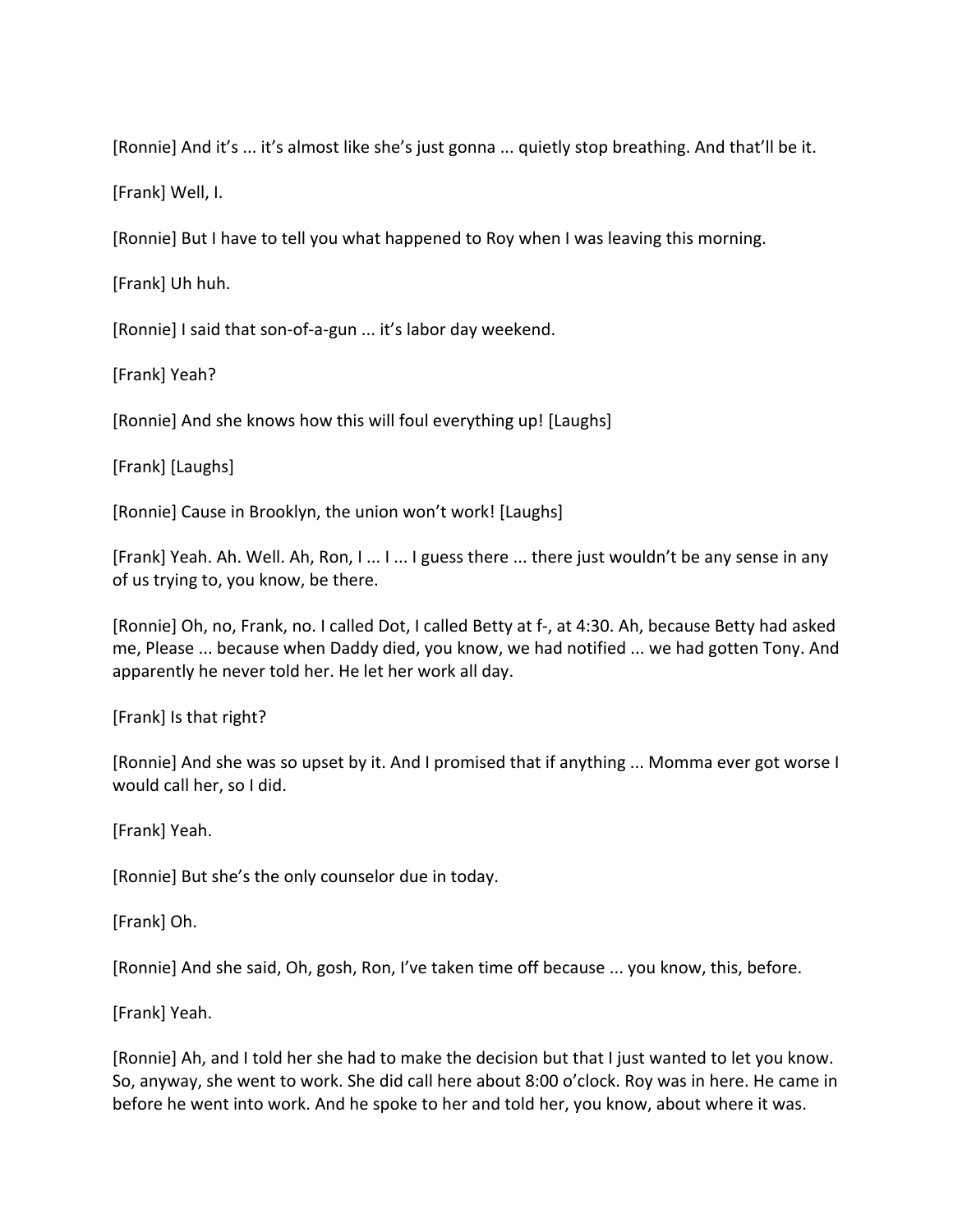And I called Dot. And Dot said, Oh, Ronnie I would like to come. And I said, well, if there is some way that you can, you know, fine. But I don't know whether she will or she won't.

[Frank] Yeah. I presume you're gonna hang in there, then, hum?

[Ronnie] Oh, Yes. Yeah.

[Frank] Ok, uh. If ... If this should be what you ...

[Ronnie] Yeah.

[Frank] ... you ... everyone seems to expect, then, as I recall, all ... all, uh formal ah performances or rituals are gonna be in Brooklyn, right?

[Ronnie] Right. Oh, yes.

[Frank] Ok.

[Ronnie] Yup.

[Frank] Ok. And Joe was ah ... so this would alert him then to ah ...

[Ronnie] Right. Yeah.

[Frank] Ok.

[Ronnie] Yup. Everybody would be surprised if she rallies from this, Frank.

[Frank] Alright. Ok. I don't know what time Vee goes to work, so ah let me ah ...

[Ronnie] No, Vee's retired.

[Frank] Oh! Geez!  $I - I$  guess  $I \ldots I$  was realizing that Jack was gonna retire ...

[Ronnie] Yeah

[Frank] but I thought ... ok, that both of them

[Ronnie] No, she retired.

[Frank] Alright.

[Ronnie] Yeah.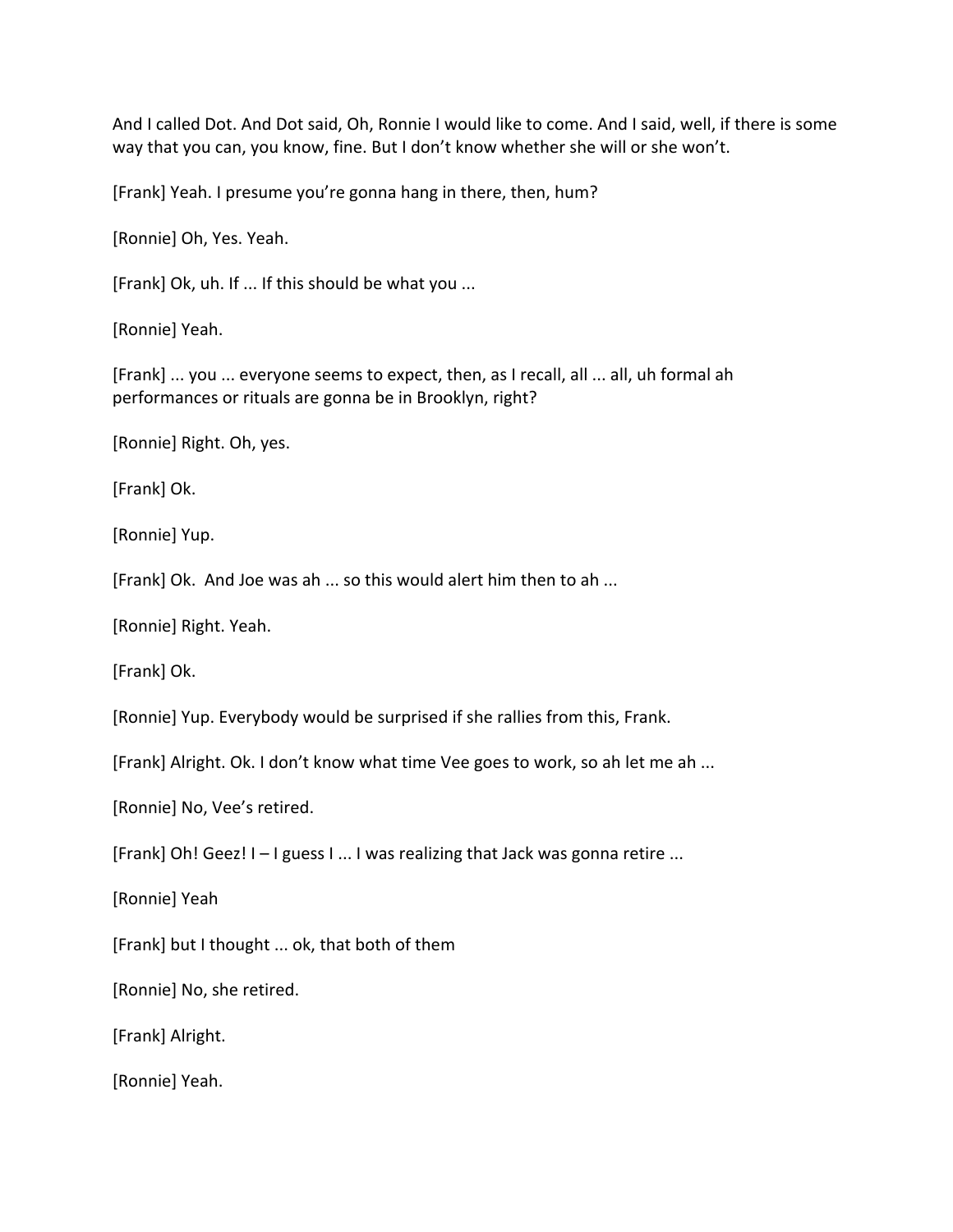[Frank] Ok.

[Ronnie] So, you know, take your time.

[Frank] Ok.

[Ronnie] And I said to Dot, I'd been reading my tridentine missal, you know, it may be outdated ...

[Frank] Yeah?

[Ronnie] But I'm going through all the saints and I thought today was the 31 $^{st}$ , which is St. Raymond ...

[Frank] yeah.

[Ronnie] And Roy came in, I asked him what the date was, he said September  $1^{st}$ .

[Frank] September  $1<sup>st</sup>$ , right.

[Ronnie] I looked it up, and it's St. Giles, and I don't even know who he is. [Laughs]

[Frank] [Laughs]

[Ronnie] And Dot said I think he's the patron of the orchids ... orchards, down here in Sanford. And I said well that gives him a little more meaning to me.

[Frank] Oh. Well. She might hold out for tomorrow ... or whatever, you don't know ... I mean ... [Laughs]

[Ronnie] [Laughs] Right. That's right!

[Frank] I've got a calendar I guess stuck over in that drawer there which is not quite within my reach at the moment.

[Ronnie] Uh huh. Ok, Frank.

[Frank] Well, alright. I appreciate your call, Ron, and I guess once I talk to Joe and Vee everybody will know then.

[Ronnie] Right. Yes.

[Frank] Yeah. Ok, God love ya.